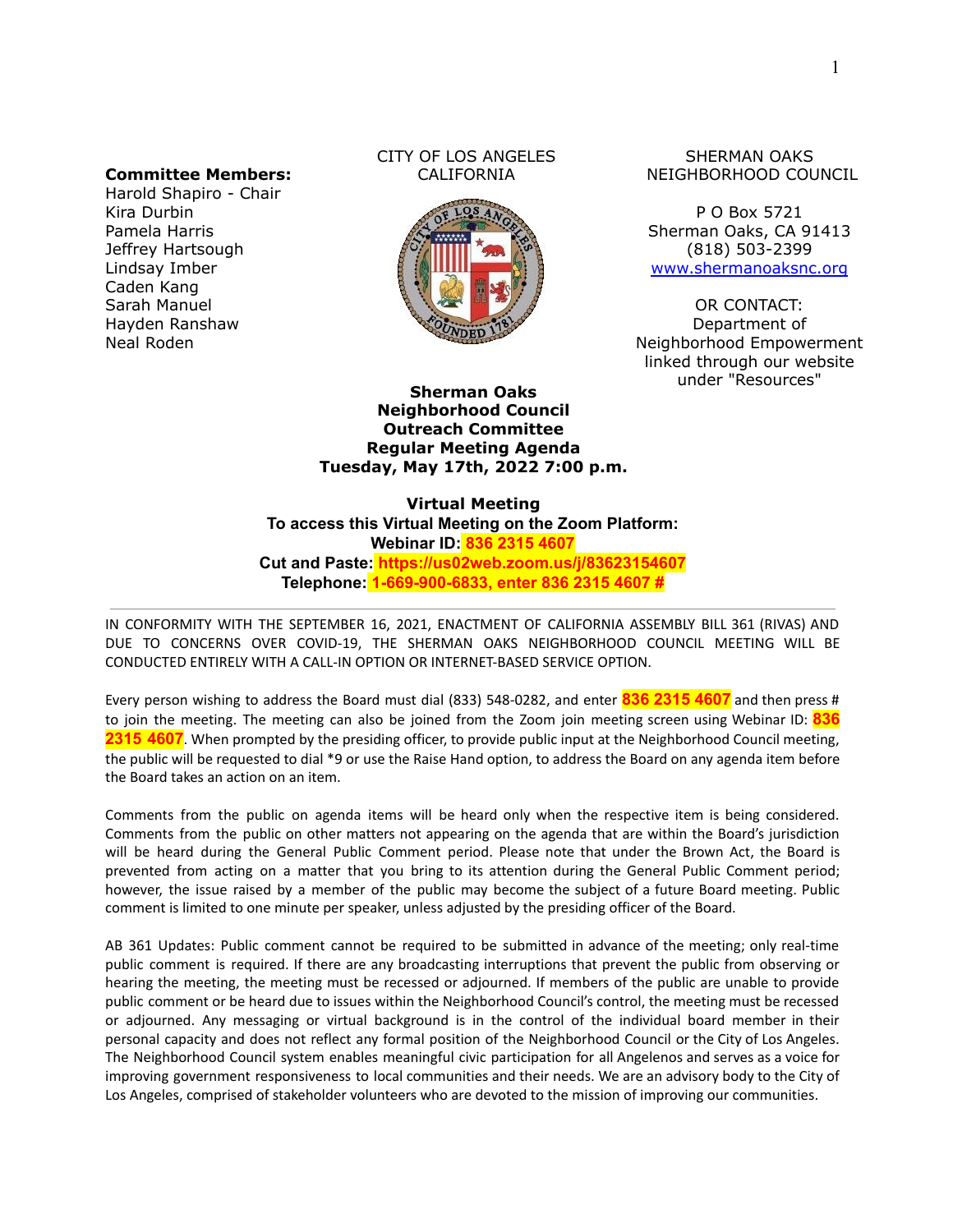## **AGENDA**

# **1. Welcome, Call to Order and Roll Call** Chair, Harold Shapiro

- a. Welcome & Call to Order
- b. Roll Call and Introductions

# **2. Administrative Motions:**

- a. Approval of Prior Meeting Minutes roll call vote
	- i. [April 19th, 2022 DRAFT Regular Meeting Minutes](https://www.shermanoaksnc.org/assets/documents/7/meeting62801fe5834a0.pdf)

# **3. Chair Report: 5 minutes,** Harold Shapiro

- a. Movies Selected for SONC Summer Movie Series, partnering w/CD4
- b. [DONE Digital Media Policy](http://tiny.cc/DigitalCommsPolicy) BONC reconsidered and approved on 5-5-2023 after initially voted down, timelines to implement - after six-month training period will take effect in October 2022
- c. 2023 Neighborhood Council Elections hybrid election model SONC needs to provide DONE with one polling place within SONC boundaries where we will conduct the election and an alternative location in the event the first location is unavailable. Also need to submit a board approved [Election Information](https://www.shermanoaksnc.org/assets/documents/7/meeting628020e1cc699.pdf) [Worksheet](https://www.shermanoaksnc.org/assets/documents/7/meeting628020e1cc699.pdf) to the Office of the City Clerk no later than Monday, August 1, 2022.
- **4. Public Official Comment: 2 minutes each** *Comments by public officials in attendance*
- **5. Public Comment**: **2 minutes each** *Comments by the public on non-agenda items within the SONC Outreach Committee's jurisdiction.*
- **6. Project Updates & Discussion (30 minutes)** *Please see supporting documentation. 2 minute Public Comment will be permitted for each sub-agendized item.*
	- a. Summer Movie Series Jeffrey Hartsough, *Volunteer Sign Up, logistics, [promotion](https://www.shermanoaksnc.org/assets/documents/7/meeting6280222414e24.pdf) [post card](https://www.shermanoaksnc.org/assets/documents/7/meeting6280222414e24.pdf)*
	- b. [Utility Box Painting/Design](https://www.shermanoaksnc.org/assets/documents/7/meeting62801f671caf9.pdf) Pamela Harris, Sarah Manuel, *do we have an artist?*
	- c. [Business Cards](https://www.shermanoaksnc.org/assets/documents/7/meeting625513de87764.jpg) Lindsay Imber, Pamela Harris, *do we have bids/pricing?*
	- d. [Stakeholder interest form](https://docs.google.com/forms/d/e/1FAIpQLSeweghLCK0dB7nqZhxRn3uwyehyNNpnuD3mACFCU6NEi2g8FQ/viewform) (interest-gauging procedure for non-Board stakeholders who may want to serve on committees) - Lindsay Imber, *- next steps?*
	- e. Ventura Blvd. Community Clean Up Neal Roden, *report status on how it went*
	- f. Hello Spring Free Tree Giveaway Jeffrey Hartsough, *report status on how it went*
	- g. SONC website status Harold Shapiro, Lindsay Imber
		- i. Do we continue to pay for and publish the telephone number, any further status on transcription of messages and automated notification - Jeffrey Hartsough
		- ii. Notes on proper flagging of status on agenda requests Harold Shapiro
	- h. The Ziff Flyer
		- i. Metrics Harold Shapiro
		- ii. Committee feedback on [May 2022 issue](https://conta.cc/38Wzvsr), ideas for future issues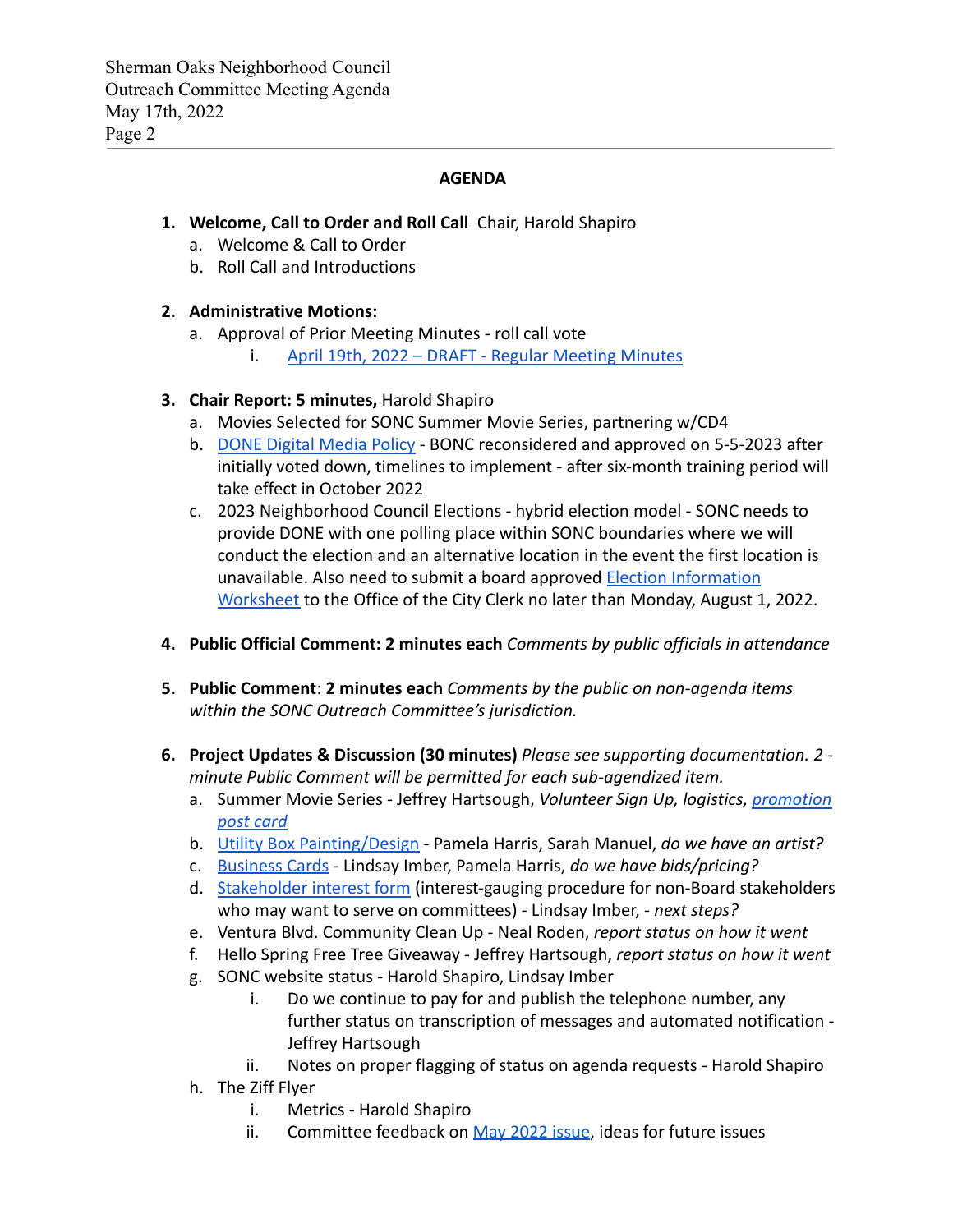**7. Discussion of Social Media Platforms -** what do we want to accomplish, what platforms do we prefer to use, where have we had the most success, where do we have shortfalls, who has the passwords & user ID's? Are there other platforms that should be used?

- a. [facebook](https://www.facebook.com/ShermanOaksNC/)
- b. [Instagram](https://www.instagram.com/shermanoaksnc/?hl=en)
- c. [Twitter](https://twitter.com/so_nc_?lang=en)
- d. [nextdoor.com](https://nextdoor.com/agency/empowerla/?i=rrpkjgzhfbkljbjphjgs)
- e. [youtube](https://www.youtube.com/channel/UCXTlDVq_eJdzF1RTiZlBJAQ/videos)
- f. Constant Contact

## **8. Status Update of Hauptwerk Acquisition-** *Lindsay Imber/Jeffrey Hartsough*

- **9. New Business**: (**5 minutes**) (*Public Comment will be accepted for each item discussed.)*
	- a. Items for consideration for next/future meeting Agenda(s)
- **10. Announcements** on items within the SONC Outreach Committee's jurisdiction
	- a. The next SONC Outreach Committee Meeting is Tuesday June 21st, 2022, 7pm
	- b. [The Valley of Change](http://thevalleyofchange.org/) Feed Our Friend In Need event is conducted the 2nd Saturday of each Month
	- c. The 2022 [Los Angeles Congress of Neighborhoods,](https://www.neighborhoodcongress.la/) the largest annual gathering of Neighborhood Councils, is taking place on Saturday, September 24, 2022, via Zoom. The theme of this year's event is "The Future of LA: Celebrating our City"
	- d. CD4 is hosting a Caltrans Clean Up at the 101 Sepulveda southbound onramp on May 18 at 9:00AM. They are still looking for volunteers, please contact Ryan Ahari [\(ryan.ahari@lacity.org](mailto:ryan.ahari@lacity.org)) if you or somebody you know would like to volunteer to assist.
	- e. CD4 is hosting an LA Compost Demonstration at the Westfield Farmers Market on May 24 at 2:00PM-5:00PM.

## **11. Adjournment**

## **THE AMERICAN WITH DISABILITIES ACT**

As a covered entity under Title II of the Americans with Disabilities Act, the City of Los Angeles does not discriminate on the basis of disability and upon request will provide reasonable accommodation to ensure equal access to its programs, services, and activities. Sign language interpreters, assisted listening devices, or other auxiliary aids and/or services may be provided upon request. To ensure availability of services, please make your request at least 3 business days (72 hours) prior to the meeting by contacting the Department of Neighborhood Empowerment by calling (213) 978-1551 or email: NCsupport@lacity.org

### **PUBLIC ACCESS OF RECORDS**

In compliance with Government Code section 54957.5, non-exempt writings that are distributed to a majority or all of the board in advance of a meeting may be viewed at our website: [www.ShermanOaksNC.org](http://www.shermanoaksnc.org) or at the scheduled meeting. In addition, if you would like a copy of any record